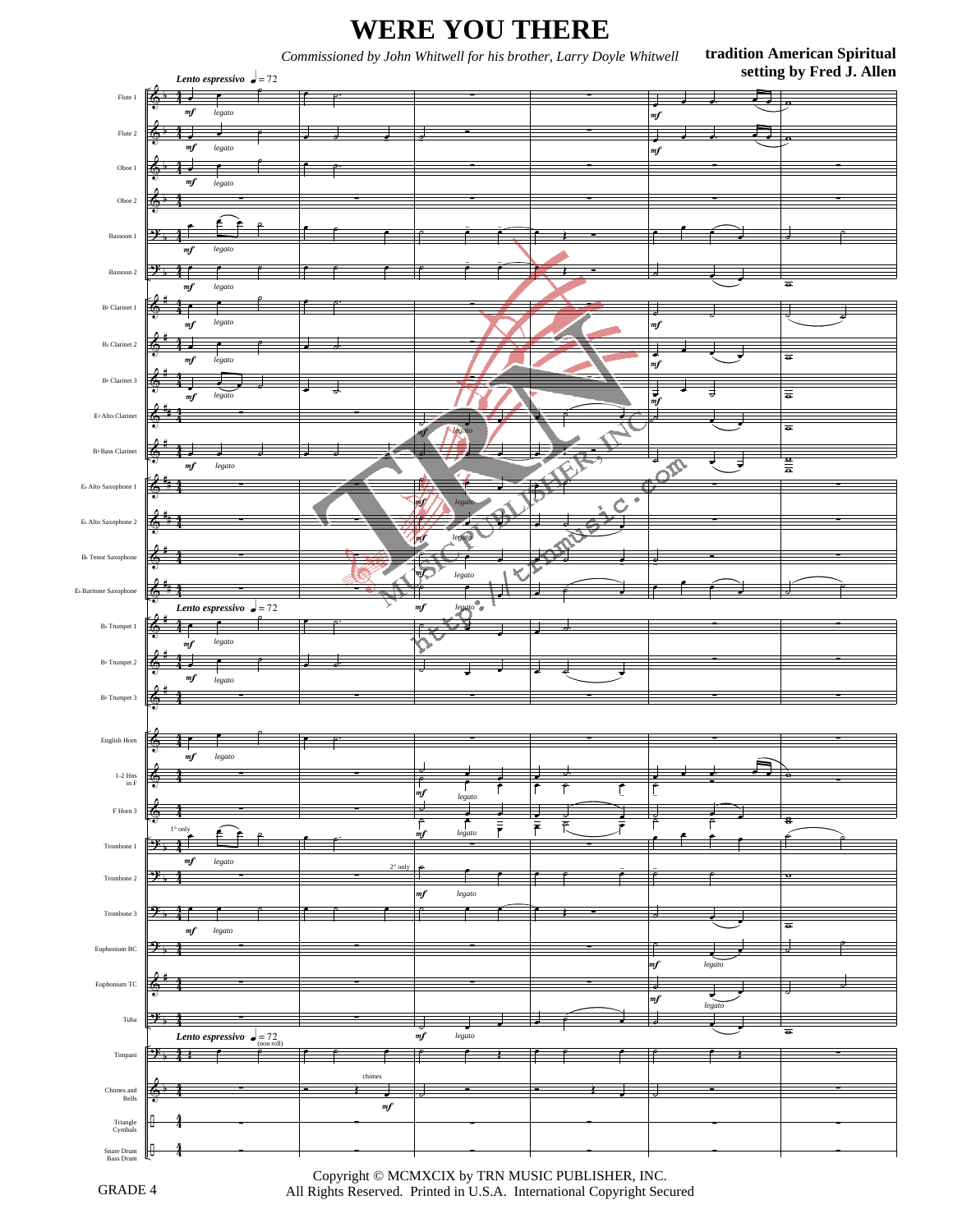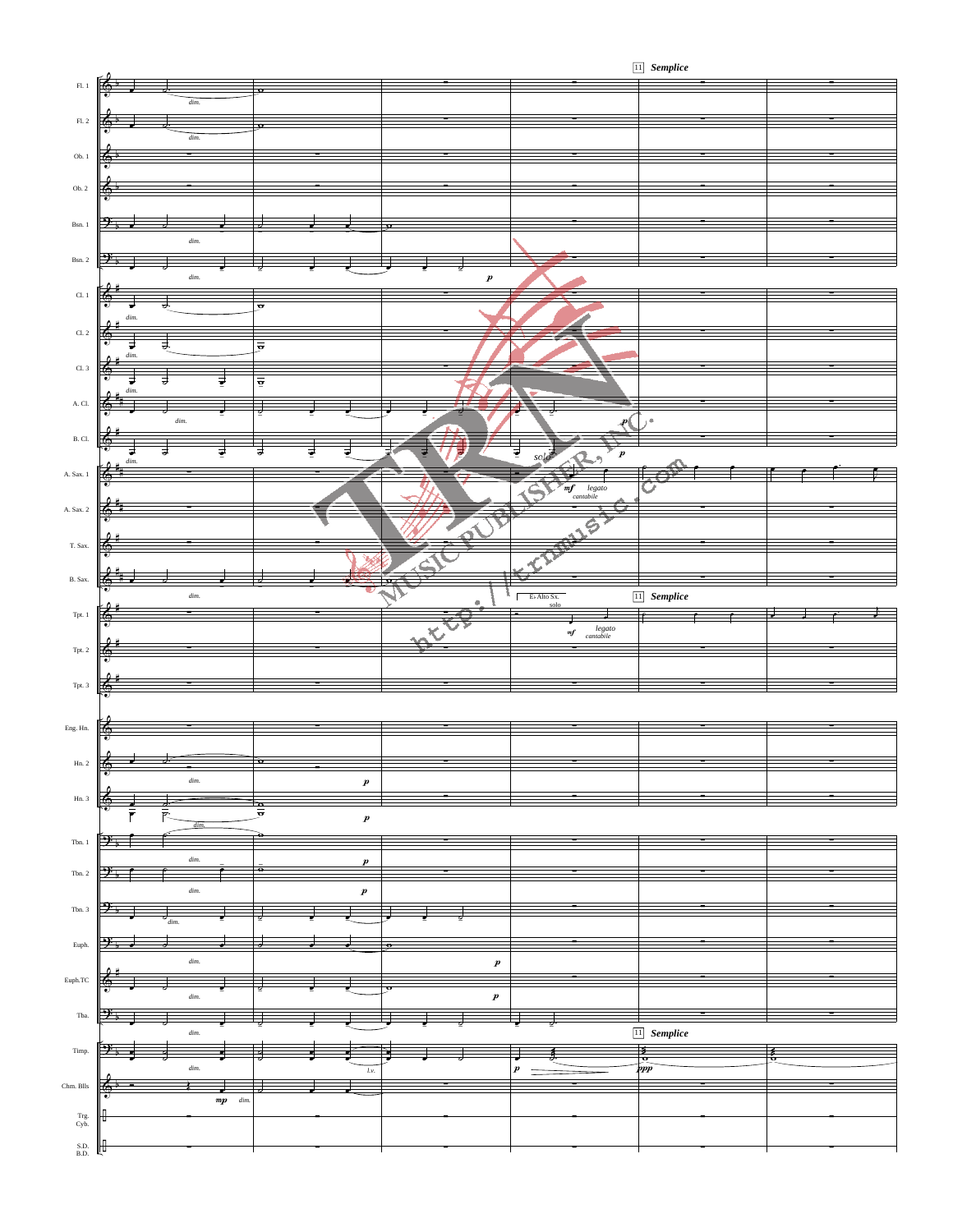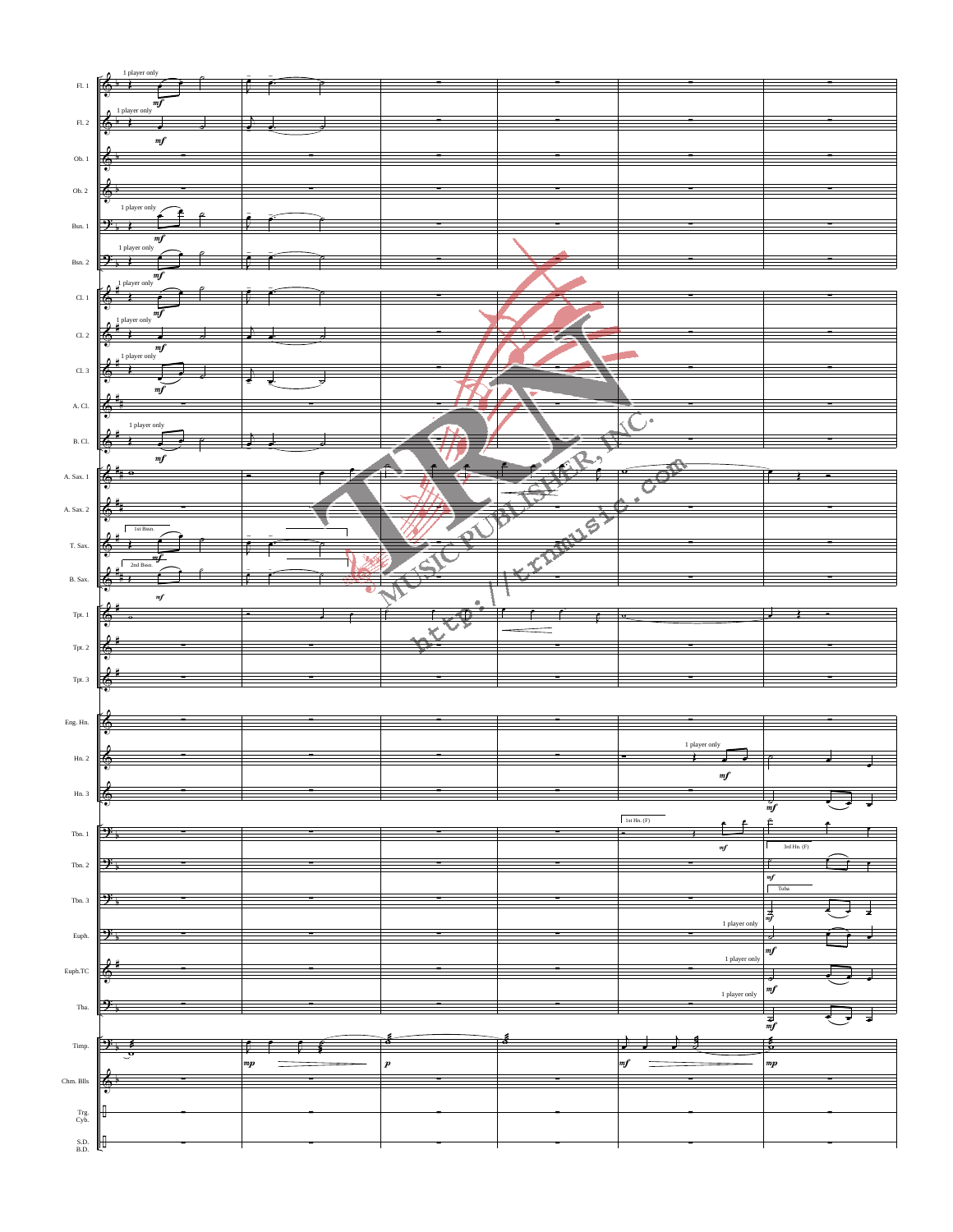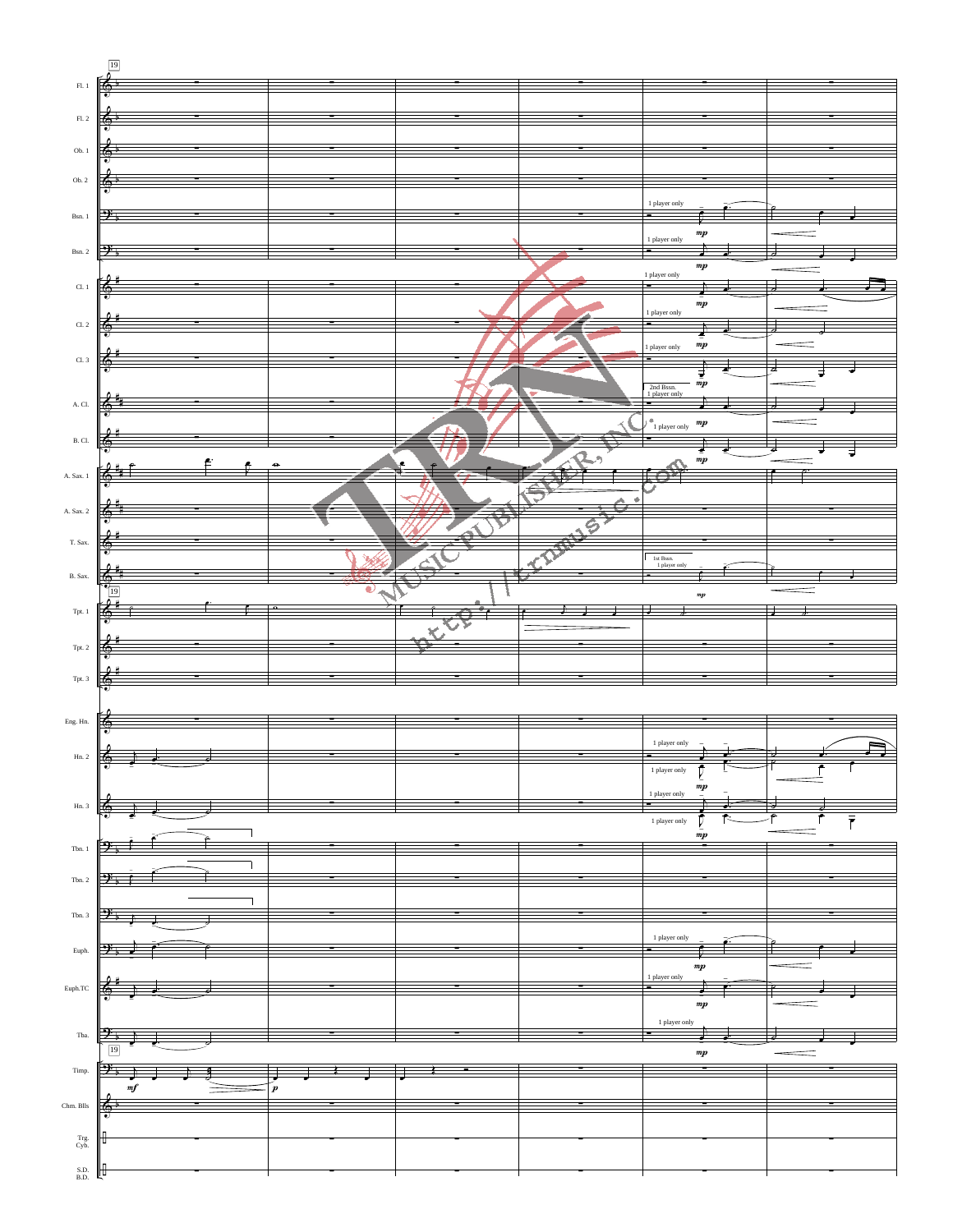|                                                                  |                           |                                       |                            | $\it{a\ tempo}$ |                            |                  |                                        |
|------------------------------------------------------------------|---------------------------|---------------------------------------|----------------------------|-----------------|----------------------------|------------------|----------------------------------------|
|                                                                  |                           |                                       |                            | tutti           |                            |                  |                                        |
| $\rm{Fl.}$ $1$                                                   |                           |                                       |                            | Ť               |                            |                  |                                        |
|                                                                  |                           |                                       |                            |                 |                            |                  |                                        |
|                                                                  |                           |                                       | rit.                       |                 | $\boldsymbol{p}$           |                  | dim.                                   |
|                                                                  |                           |                                       |                            | $\it tutti$     |                            | è                |                                        |
| F1.2                                                             | fo.                       |                                       |                            | t               |                            |                  |                                        |
|                                                                  |                           |                                       | rit.                       |                 |                            |                  | dim.                                   |
|                                                                  |                           |                                       |                            |                 | $\boldsymbol{p}$           |                  |                                        |
|                                                                  |                           |                                       |                            |                 |                            |                  |                                        |
| Ob. $1$                                                          |                           |                                       |                            |                 |                            |                  |                                        |
|                                                                  |                           |                                       | $\dot{rit.}$               |                 | $\boldsymbol{p}$           |                  | dim.                                   |
|                                                                  |                           |                                       |                            |                 |                            |                  |                                        |
| Ob. $2\,$                                                        | ⊕                         |                                       |                            |                 |                            |                  |                                        |
|                                                                  |                           |                                       | $\dot{rit.}$               |                 |                            |                  | dim                                    |
|                                                                  |                           |                                       |                            | tutti           |                            |                  |                                        |
| Bsn.1                                                            | 9.                        |                                       |                            |                 |                            |                  |                                        |
|                                                                  |                           |                                       |                            |                 |                            |                  |                                        |
|                                                                  |                           |                                       | $\dot{rit.}$               |                 |                            |                  | dim.                                   |
|                                                                  |                           |                                       |                            | tutti           |                            |                  |                                        |
| $_{\rm Bsn. \ 2}$                                                | $\mathbf{P}_{\mathbf{p}}$ |                                       |                            |                 |                            |                  |                                        |
|                                                                  |                           |                                       | $\dot{rit.}$               |                 |                            |                  |                                        |
|                                                                  |                           |                                       |                            | tutti           |                            |                  |                                        |
| Cl. 1                                                            |                           |                                       |                            |                 |                            |                  |                                        |
|                                                                  | $\spadesuit$              |                                       |                            |                 |                            |                  |                                        |
|                                                                  |                           |                                       | $\dot{rit.}$               |                 | $\boldsymbol{p}$           |                  | dim.                                   |
|                                                                  |                           |                                       |                            | tutti           |                            |                  |                                        |
| $\mathop{\rm Cl}\nolimits.2$                                     |                           |                                       |                            |                 |                            |                  |                                        |
|                                                                  | ⊕                         |                                       |                            |                 |                            |                  |                                        |
|                                                                  |                           |                                       |                            |                 | $\boldsymbol{p}$           |                  | dim.                                   |
|                                                                  |                           |                                       |                            |                 |                            |                  |                                        |
| $\mathop{\rm Cl}\nolimits.3$                                     | $\frac{1}{2}$             |                                       |                            |                 |                            |                  |                                        |
|                                                                  |                           | ₹<br>,                                |                            |                 |                            |                  | dim.                                   |
|                                                                  |                           |                                       |                            | tutti           | p                          |                  |                                        |
| $\mathbf{A}.\mathop{\rm Cl}\nolimits.$                           |                           |                                       |                            |                 |                            |                  |                                        |
|                                                                  | $\frac{1}{2}$             |                                       |                            |                 |                            | ⇉                |                                        |
|                                                                  | $\overline{\bullet}$      |                                       |                            |                 |                            |                  | dim.                                   |
|                                                                  |                           |                                       |                            |                 |                            |                  |                                        |
| $\, {\bf B} . \, {\bf Cl} . \,$                                  |                           |                                       | Ť                          |                 |                            |                  |                                        |
|                                                                  | ∳                         |                                       | rit.                       |                 |                            |                  |                                        |
|                                                                  |                           |                                       |                            |                 | $\boldsymbol{p}$           |                  |                                        |
|                                                                  |                           |                                       |                            |                 |                            | tutti            |                                        |
| A. Sax. $1$                                                      | 春                         |                                       |                            |                 |                            |                  |                                        |
|                                                                  |                           |                                       |                            |                 |                            |                  |                                        |
|                                                                  |                           |                                       |                            |                 |                            | tutti            | dim.                                   |
| A. Sax. $2\,$                                                    |                           |                                       |                            |                 |                            |                  |                                        |
|                                                                  |                           |                                       |                            |                 |                            |                  |                                        |
|                                                                  |                           |                                       |                            |                 | $\boldsymbol{p}$           | $\boldsymbol{f}$ | $\dim$                                 |
|                                                                  |                           |                                       |                            |                 |                            |                  |                                        |
| T. Sax.                                                          |                           |                                       |                            |                 |                            |                  |                                        |
|                                                                  |                           |                                       | $\dot{rit.}$               |                 |                            |                  | dim.                                   |
|                                                                  |                           |                                       |                            | tutti           |                            |                  |                                        |
| B. Sax.                                                          |                           |                                       |                            |                 |                            |                  |                                        |
|                                                                  |                           |                                       |                            |                 |                            |                  |                                        |
|                                                                  |                           |                                       | $\overline{\phantom{a}}_o$ | a tempo         | $\boldsymbol{p}$           |                  | dim.                                   |
|                                                                  |                           |                                       |                            |                 |                            |                  |                                        |
| $_{\rm Tpt. \ 1}$                                                |                           |                                       |                            |                 |                            |                  |                                        |
|                                                                  |                           |                                       | rit.                       |                 | $\boldsymbol{p}$           |                  | dim                                    |
|                                                                  |                           |                                       |                            |                 |                            |                  |                                        |
| $_{\rm Tpt. \ 2}$                                                |                           |                                       |                            |                 |                            |                  |                                        |
|                                                                  |                           |                                       | $\dot{rit.}$               |                 |                            |                  |                                        |
|                                                                  |                           |                                       |                            |                 |                            |                  |                                        |
|                                                                  |                           |                                       |                            |                 | $\boldsymbol{p}$           |                  | dim.                                   |
|                                                                  |                           |                                       |                            |                 |                            |                  |                                        |
| Tpt. 3                                                           | ∳                         |                                       |                            |                 |                            |                  |                                        |
|                                                                  |                           |                                       | $\dot{rit.}$               |                 | p                          | f                | dim.                                   |
|                                                                  |                           |                                       |                            |                 |                            |                  |                                        |
|                                                                  |                           |                                       |                            |                 |                            |                  |                                        |
|                                                                  | $\blacklozenge$           |                                       |                            |                 |                            |                  |                                        |
|                                                                  |                           |                                       | rit.                       |                 | $\boldsymbol{p}$           | $\boldsymbol{f}$ | dim.                                   |
|                                                                  |                           |                                       |                            | $\it tutti$     |                            |                  |                                        |
| Hn. $2$                                                          | ъ,                        | $\overline{\phantom{a}}$<br>o         |                            | t               |                            |                  |                                        |
|                                                                  |                           | $\overline{\mathsf{r}}$<br>ρ.         | $\dot{rit.}$               |                 |                            |                  |                                        |
|                                                                  |                           | $\overline{\mathbf{r}}$               |                            |                 | $\boldsymbol{p}$           |                  | dim.                                   |
|                                                                  |                           |                                       |                            | $\it tutti$     |                            |                  |                                        |
| Hn. $3\,$                                                        | $\bullet$                 |                                       |                            | ₹               |                            |                  |                                        |
|                                                                  | •)                        |                                       | rit.                       |                 |                            |                  |                                        |
|                                                                  |                           |                                       |                            |                 |                            |                  | $\mathcal{F}_{dim.}$                   |
|                                                                  |                           |                                       |                            |                 | $\boldsymbol{p}$<br>≝<br>Ê | $\boldsymbol{f}$ |                                        |
|                                                                  |                           |                                       |                            |                 |                            |                  |                                        |
| Tbn. $1$                                                         | 9,                        |                                       |                            |                 |                            |                  |                                        |
|                                                                  |                           |                                       | rit.                       |                 | $\pmb{p}$                  | $\boldsymbol{f}$ | $\dim$                                 |
|                                                                  |                           |                                       |                            | ∓               |                            | Ŧ                |                                        |
| Tbn. $2$                                                         | 9.                        |                                       |                            |                 |                            |                  |                                        |
|                                                                  |                           |                                       | $\overline{rit.}$          |                 | $\boldsymbol{p}$           | f                | $\dim$                                 |
|                                                                  |                           |                                       |                            |                 |                            |                  |                                        |
| Tbn. 3                                                           | <del>) ,</del>            |                                       |                            |                 |                            |                  |                                        |
|                                                                  |                           |                                       | $\dot{rit.}$               |                 |                            |                  |                                        |
|                                                                  |                           |                                       |                            |                 | $\boldsymbol{p}$           | $\pmb{f}$        | $\dim$                                 |
|                                                                  |                           |                                       |                            | $\it tutti$     |                            |                  |                                        |
| Euph.                                                            | →                         | <u>. .</u>                            |                            |                 |                            |                  |                                        |
|                                                                  |                           |                                       |                            |                 | $\pmb{p}$                  | $\boldsymbol{f}$ | $\dim$                                 |
|                                                                  |                           |                                       | $\dot{rit.}$               | $\it tutti$     |                            |                  |                                        |
|                                                                  |                           |                                       |                            |                 |                            |                  |                                        |
|                                                                  |                           |                                       |                            |                 |                            |                  |                                        |
|                                                                  |                           |                                       | $\dot{rit}$                |                 | $\pmb{p}$                  | $\boldsymbol{f}$ | $\dim$                                 |
|                                                                  |                           |                                       |                            | $\it tutti$     |                            |                  |                                        |
| Tba.                                                             | ₿,                        |                                       |                            |                 |                            |                  |                                        |
|                                                                  | $\overline{\bullet}$      |                                       | $\dot{rit.}$               |                 |                            |                  | dim.                                   |
|                                                                  |                           | $\overline{(\overline{non} \; roll)}$ |                            |                 | $\boldsymbol{p}$           |                  |                                        |
|                                                                  |                           |                                       |                            | a tempo         |                            |                  |                                        |
| Timp.                                                            | 9.                        |                                       |                            |                 |                            | ₹                |                                        |
|                                                                  | $\it mf$<br>Ξ             |                                       | $\overline{\it{rit.}}$     |                 |                            |                  |                                        |
|                                                                  |                           | र्नु<br> mf<br>$\boldsymbol{p}$       |                            |                 |                            |                  | $\tilde{f}_{\text{chimes}}$            |
|                                                                  | ⊕                         |                                       |                            |                 |                            |                  |                                        |
|                                                                  | J                         |                                       | $\frac{1}{\text{rit.}}$    |                 |                            |                  |                                        |
| ${\rm Eng.}$ Hn.<br>$\ensuremath{\mathsf{Euph.TC}}$<br>Chm. Blls |                           |                                       |                            |                 |                            |                  | $\it mf$<br>$l.v.$<br>$\boldsymbol{f}$ |
|                                                                  | ╖                         |                                       |                            |                 |                            |                  |                                        |
| $\mathop{\mathrm{Trg}}\nolimits.$ Cyb.                           |                           |                                       |                            |                 | Ŧ                          |                  |                                        |
|                                                                  |                           |                                       |                            |                 | $\boldsymbol{p}$           | $\bm{f}$         |                                        |
| $S.D.$ B.D.                                                      | ℍ                         |                                       | $\dot{rit.}$               |                 |                            |                  |                                        |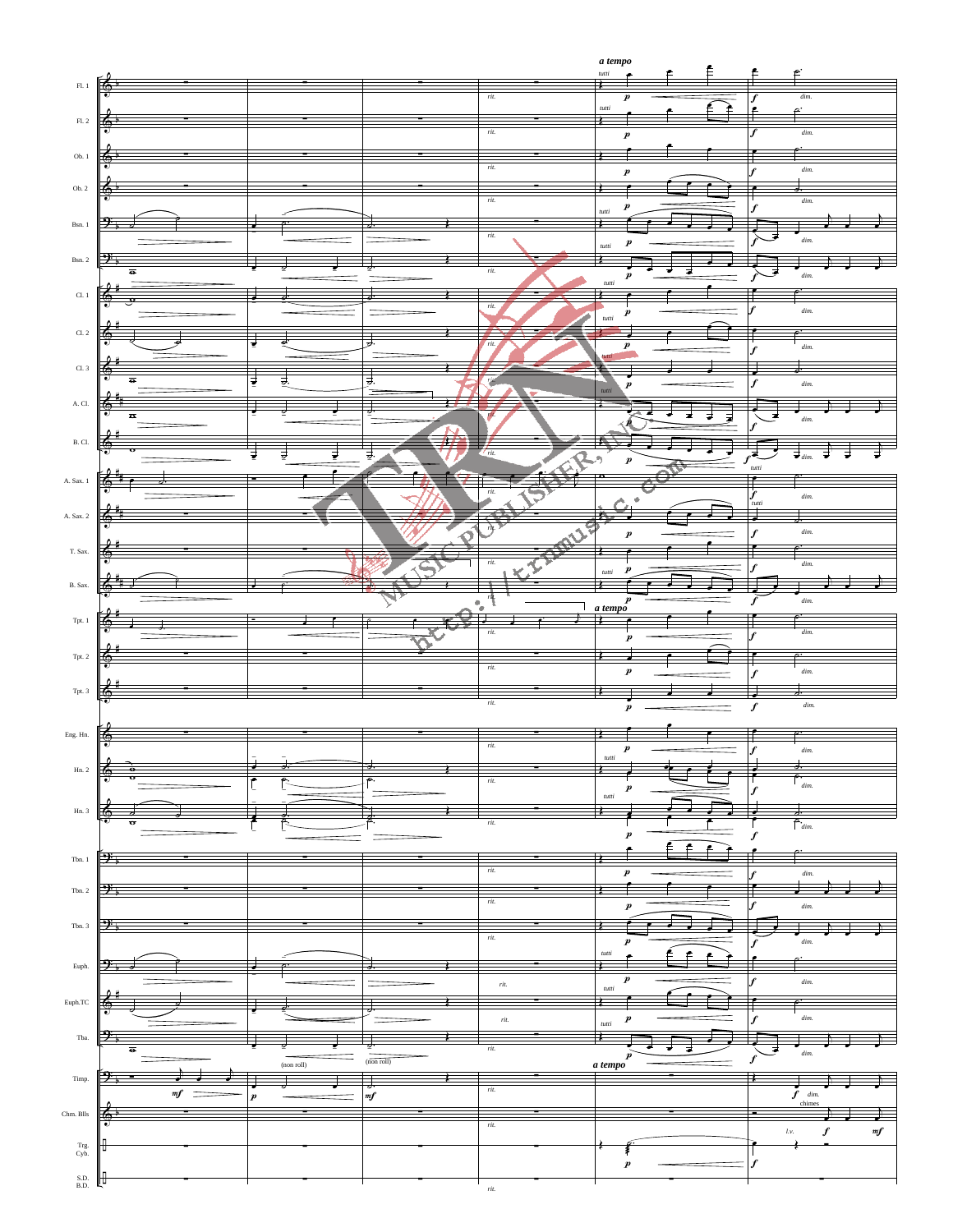**Tenderly**  33 . œ ˙ œ œ œ Jœ œ œ œ w¨ w ˙ œ œ Fl. 1 bbbbbb#### ∑∑∑∑ Ó &&&&??&&&&&&&&&&&&&&&????&??&÷÷ *legato cresc. poco a poco* PPPPP  $m$  $p$ *cantabile* . ˙ œ œ œ œ œ Jœ œ œ ˙ œ œ Í. Fl. 2 *legato cantabile solo cresc. poco a poco*  $\mathfrak{m}p$ *tutti* œ œ è ˙ œ Ob. 1 ∑∑ Œ œ i<br>İ <u>i</u> œ pppppppp*cresc. poco a poco* Ob. 2 ∑ ∑ ∑ <u>i</u> œ œ *cresc. poco a poco* œ œ Jœ œ Jœ ˙  $\frac{\mathbf{e}}{p}$  =  $\frac{\mathbf{e}}{p}$  =  $\frac{\mathbf{e}}{p}$ ˙ **È** e Bsn. 1 ˙ www.communication.communication.com/ ˙ œ œ  $\boldsymbol{p}$ *cresc. poco a poco* ppppppppppppppp  $\overline{\phantom{0}}$  $j$  ,  $j$ œ Bsn. 2 œ w œ œ ˙ ˙ ˙ *cresc. poco a poco*  $\overline{ }$ . Cl. 1 ∑∑∑ i<br>İ  $\overline{\phantom{a}}$ œ œ œ 长 œ *legato cantabile* œ œ ˙ œ œ œ *cresc. poco a poco* jœ . Cl. 2 Ó ˙ œ œ œ œ œ œ œ ˙ œ œ *legato* mz *cresc. poco a poco cantabile*  $\overline{ }$ . Cl. 3 i<br>İ ˙ œ œ œ œ  $\frac{1}{\sqrt{np}}$ œ œ ˙ œ œ *cresc. poco a poco legato cantabile* # A. Cl.  $\overline{\phantom{0}}$  $\equiv$ webles and the material property of the control of the control of the control of the control of the control of the control of the control of the control of the control of the control of the control of the control of the c œ œ wwwwœ ˙ ˙ ˙ œ œ  $\boxed{p}$ ## *cresc. poco a poco* B. Cl. jœ  $\overline{\mathbf{r}}$ ˙ œ œ œ œ œ œ ˙ Ø ˙  $\rm \c{C}$ *cresc. poco a poco* ˙ œ œ œ Jœ œ . J A. Sax. 1  $\frac{1}{6}$ œ œ . ˙ œ œ ˙ œ œ þ. *cresc. poco a poco* # jœ jœ œ # œ œ œ ˙ œ œ A. Sax. 2 н. ˙ œ . œ œ œ . ˙ œ œ  $\boldsymbol{p}$ *cresc. poco a poco* ## œ ˙ jœ  $\frac{1}{\epsilon}$ ˙ . œ œ ˙ è Jœ T. Sax. ˙ œ œ œ œ œ ˙ ˙  $\frac{p}{p}$ V *cresc. poco a poco* œ ˙ # è ˙  $\overline{\phantom{0}}$  $j\rightarrow \infty$ B. Sax. œ ˙wŒ ˙ œ œ œ œ w *cresc. poco a poco* **Tenderly**  33 œ . ###bbbb#bbb œ Jœ œ œ Tpt. 1 ∑∑∑∑ ∑∑∑∑ ∑∑∑∑∑∑ ∑∑∑∑ ˙ ΕĞ  $\boldsymbol{p}$  $\frac{p}{f}$ *cresc. poco a poco* . œ Jœ Œ œ œ Tpt. 2 œ ˙ *cresc. poco a poco*  $\boldsymbol{p}$ œ ∑∑ **F** Tpt. 3 œ  $c$ resc. poco a po Eng. Hn. ∑∑∑ ѩ 1° only *a2* jœ ˙ è œ Í. Hn. 2 K . œ œ œ ˙ ˙ œ œ  $\begin{array}{c} p \ \equiv \ \bar{p} \end{array}$ *a2* 3° only jœ ˙ i<br>İ Hn. 3 œ œ . ˙ œ ℻ ˙ œ œ ˙ è ˙ Jœ œ œ . ˙ www.www.www.www.www.com/stone/helion/2011/2020/2020 œ œ Tbn. 1 ∑∑∑ ∑∑∑ <u>i</u> *cresc. poco a poco* œ Jœ œ đ ˙ ˙ è ˙ Ó Tbn. 2 œ  $\boldsymbol{p}$ *cresc. poco a poco* Tbn. 3 jœ  $j$ , i<br>İ œ œ wœ œ œ  $\boldsymbol{p}$  $\bar{p}$ *cresc. poco a poco* ˙ Jœ . œ œ ˙ œ œ ˙ Euph. ˙ www.com ˙  $\overline{p}_{\text{cres}}$  $\boldsymbol{p}$ ˙ Jœ . œ œ ˙ è Euph.TC œ 76 ˙ œ ˙ ˙  $\boldsymbol{p}$  $\boldsymbol{p}$ *cresc. poco a poco* Tba. ₿. jœ  $j$  ,  $j$ œ œ ˙w œ œ ˙ ˙  $\frac{\partial}{\partial p}$  $\overline{p}$ <sub>cresc. poco a poc</sub> **Tenderly**  33  $\overline{\phantom{0}}$  $j$  ,  $j$ ∑∑∑∑ ∑∑∑∑ ∑∑∑∑ Timp. œ œ œ œ œ œ œ œ  $\boldsymbol{p}$ *l.v. l.v.*  $\overline{\phantom{a}}$ Œ ‰ ∑∑∑ Chm. Blls jœ ˙ p **Tenderly**  ∑∑ ∑∑

Trg. Cyb. S.D. B.D.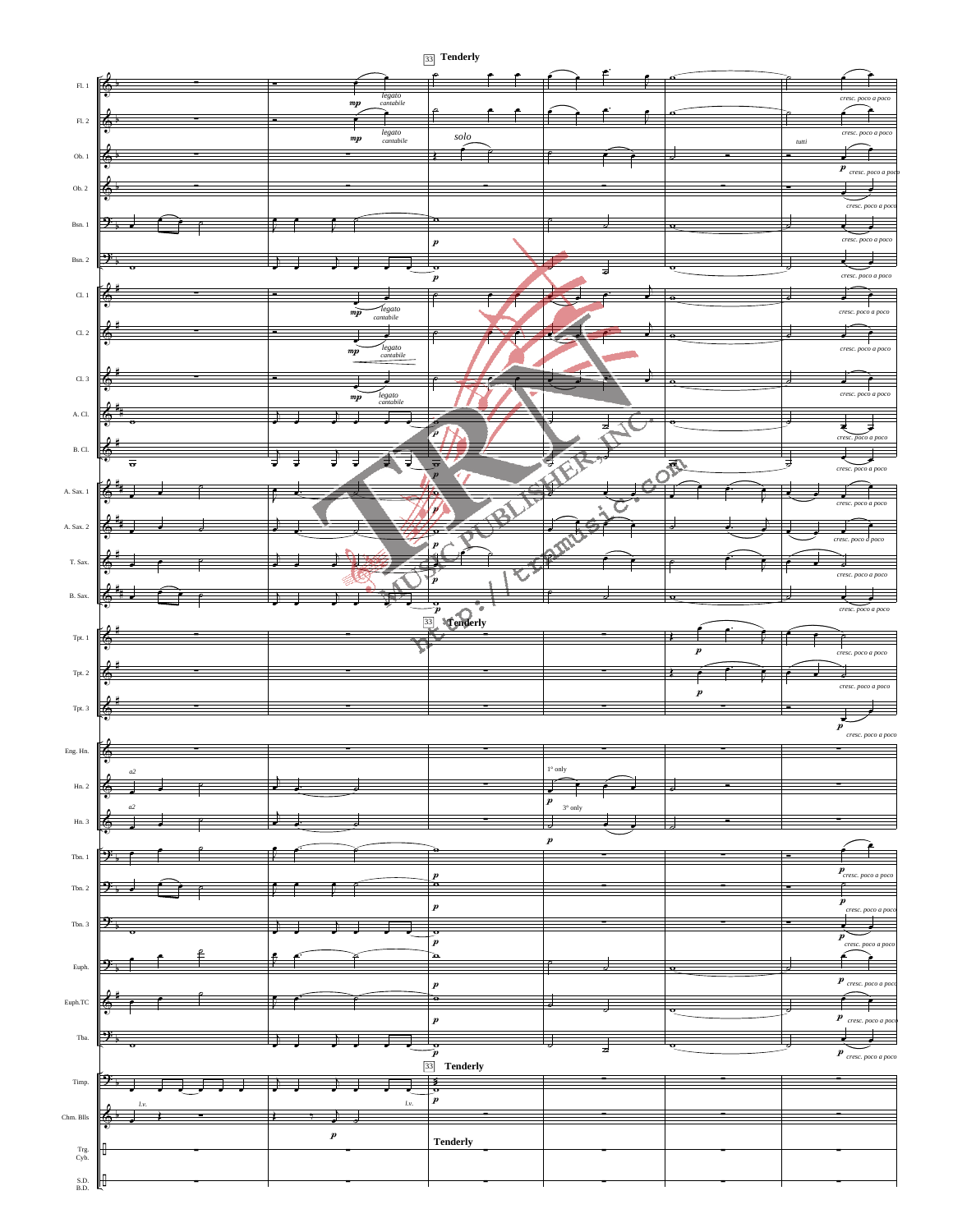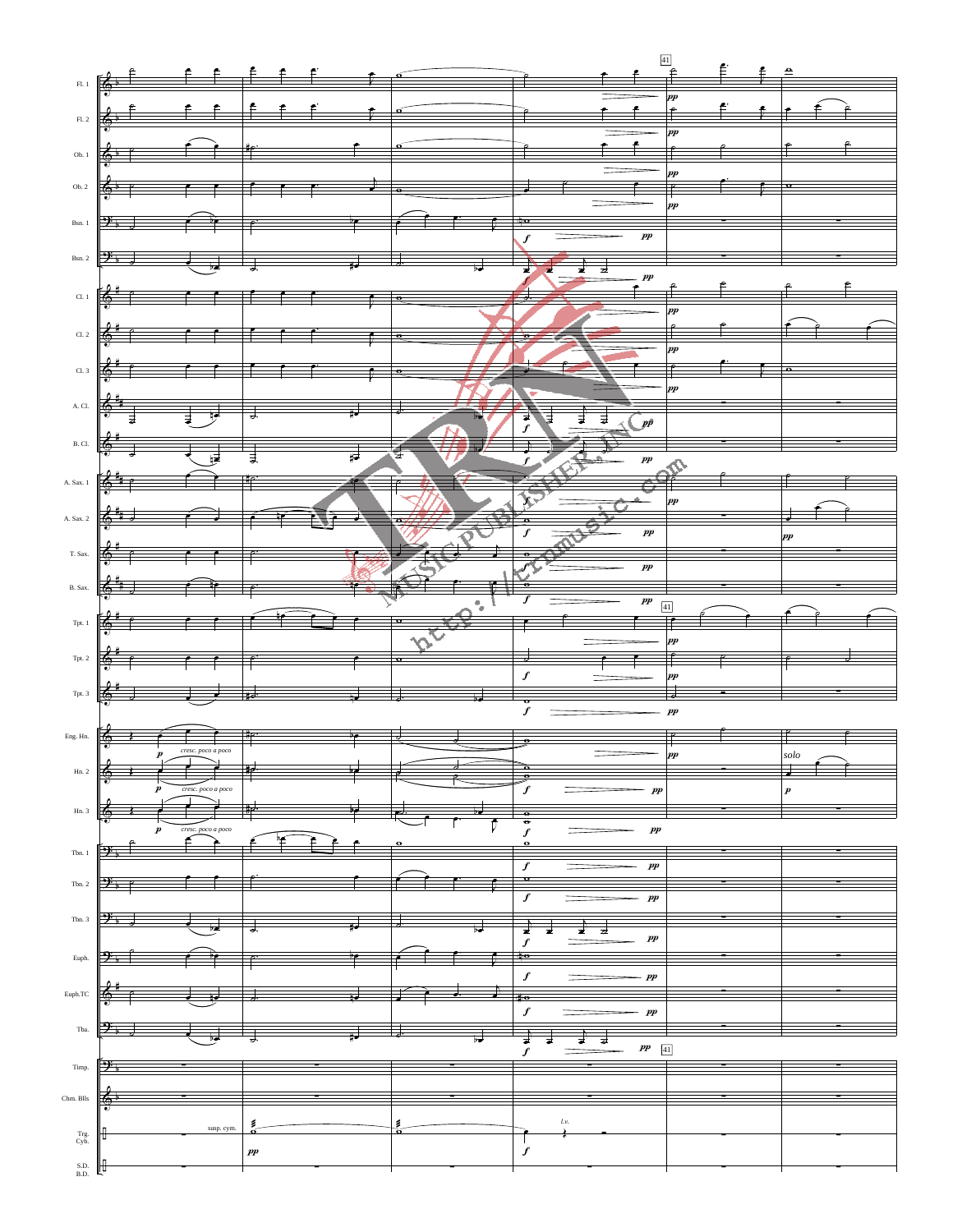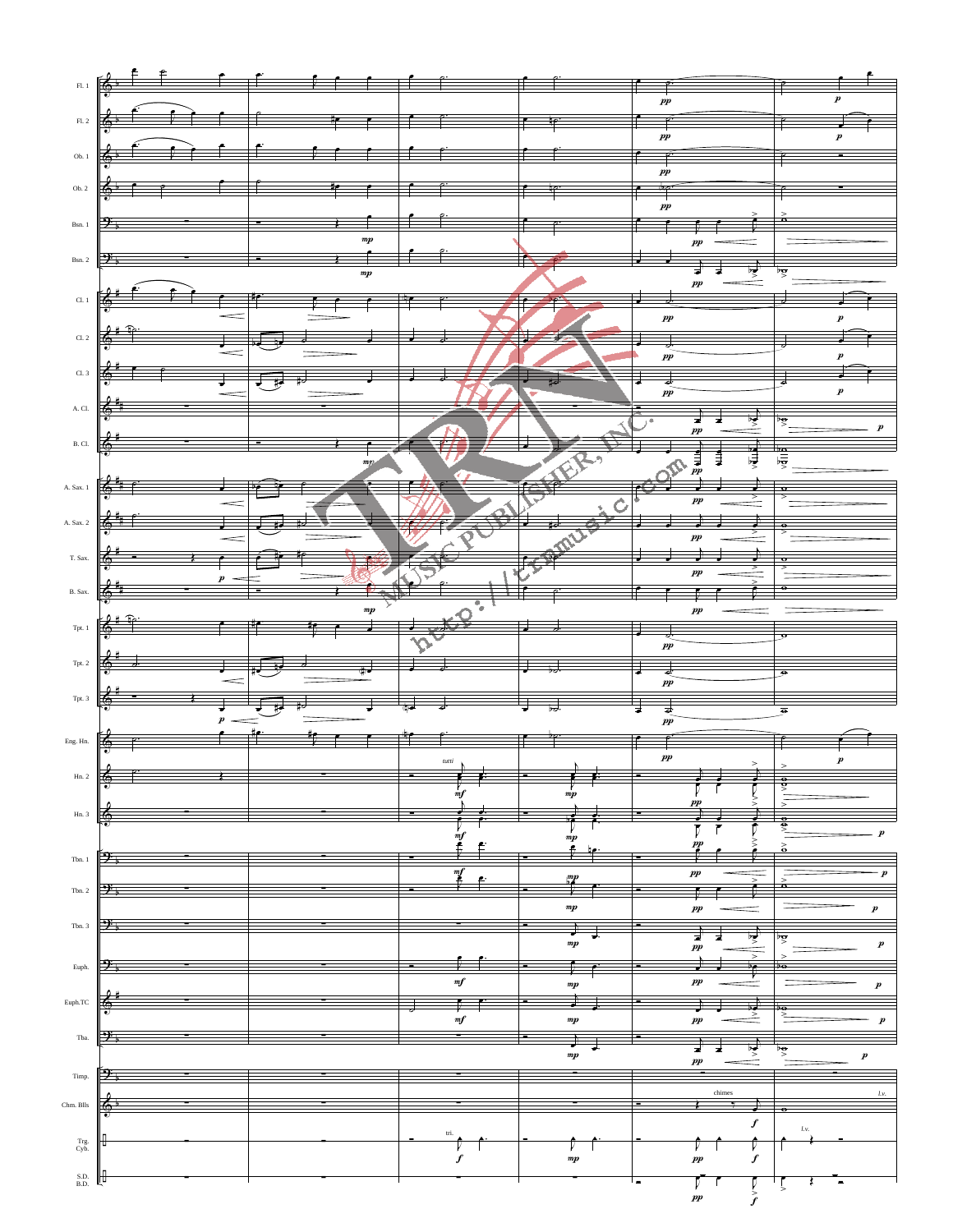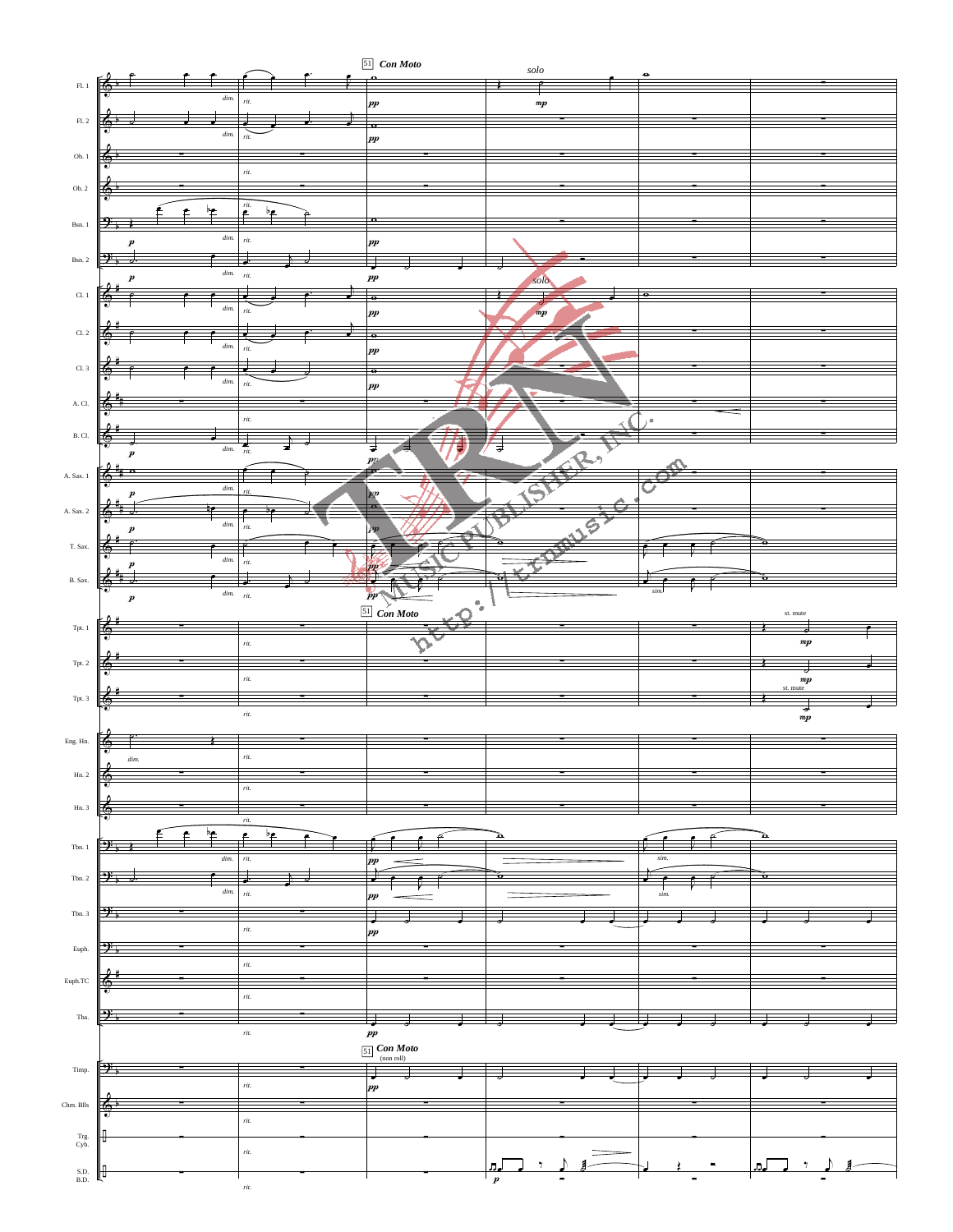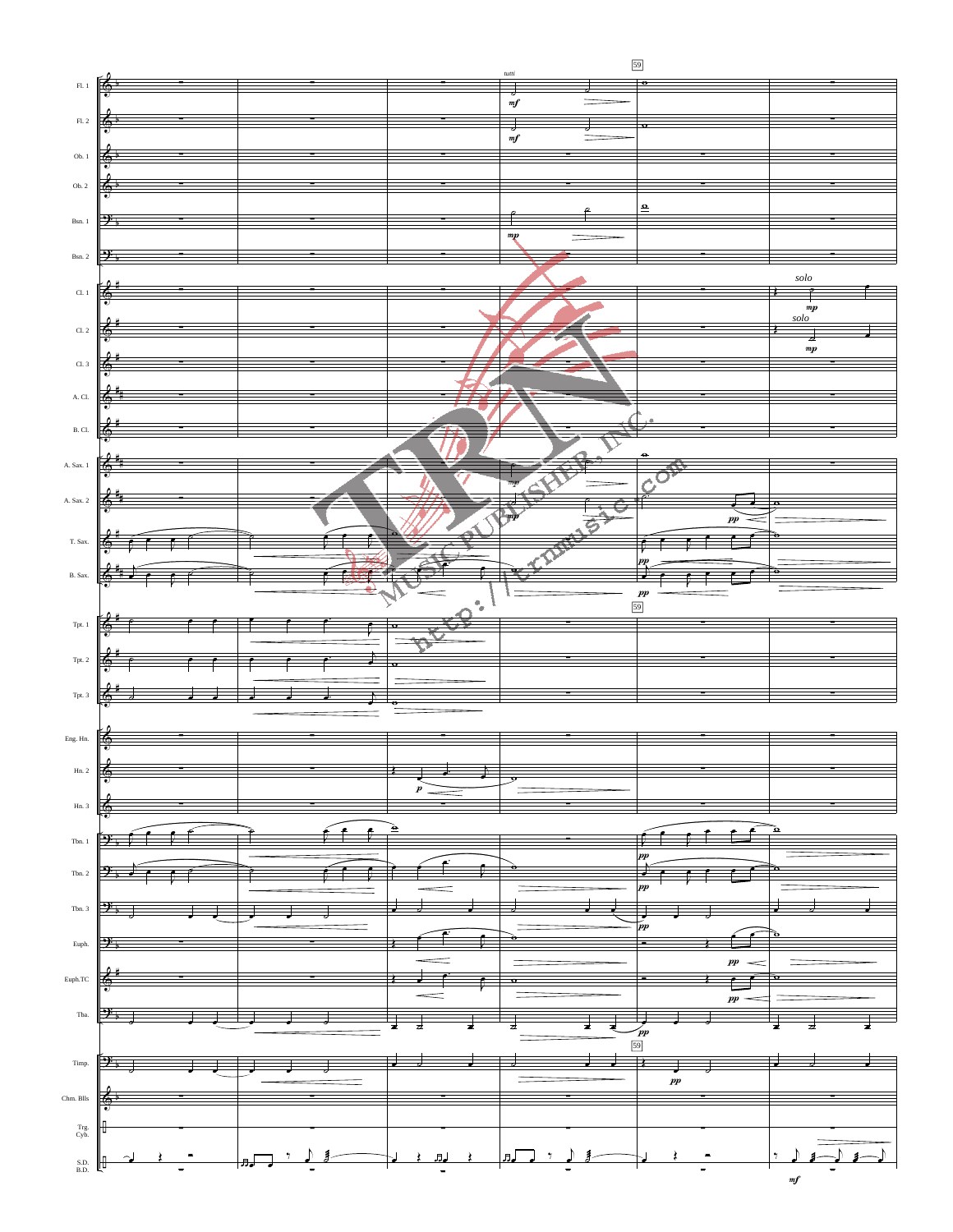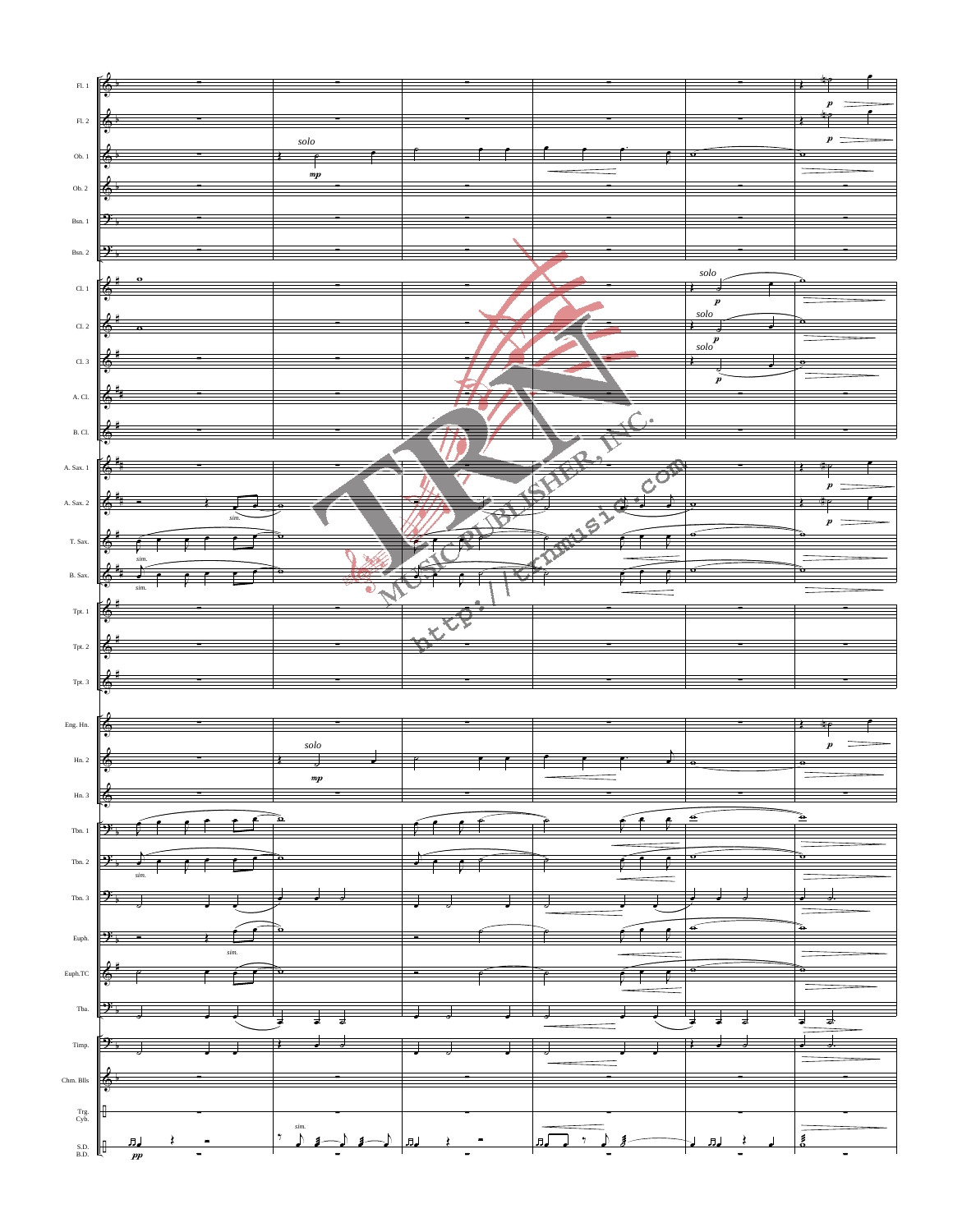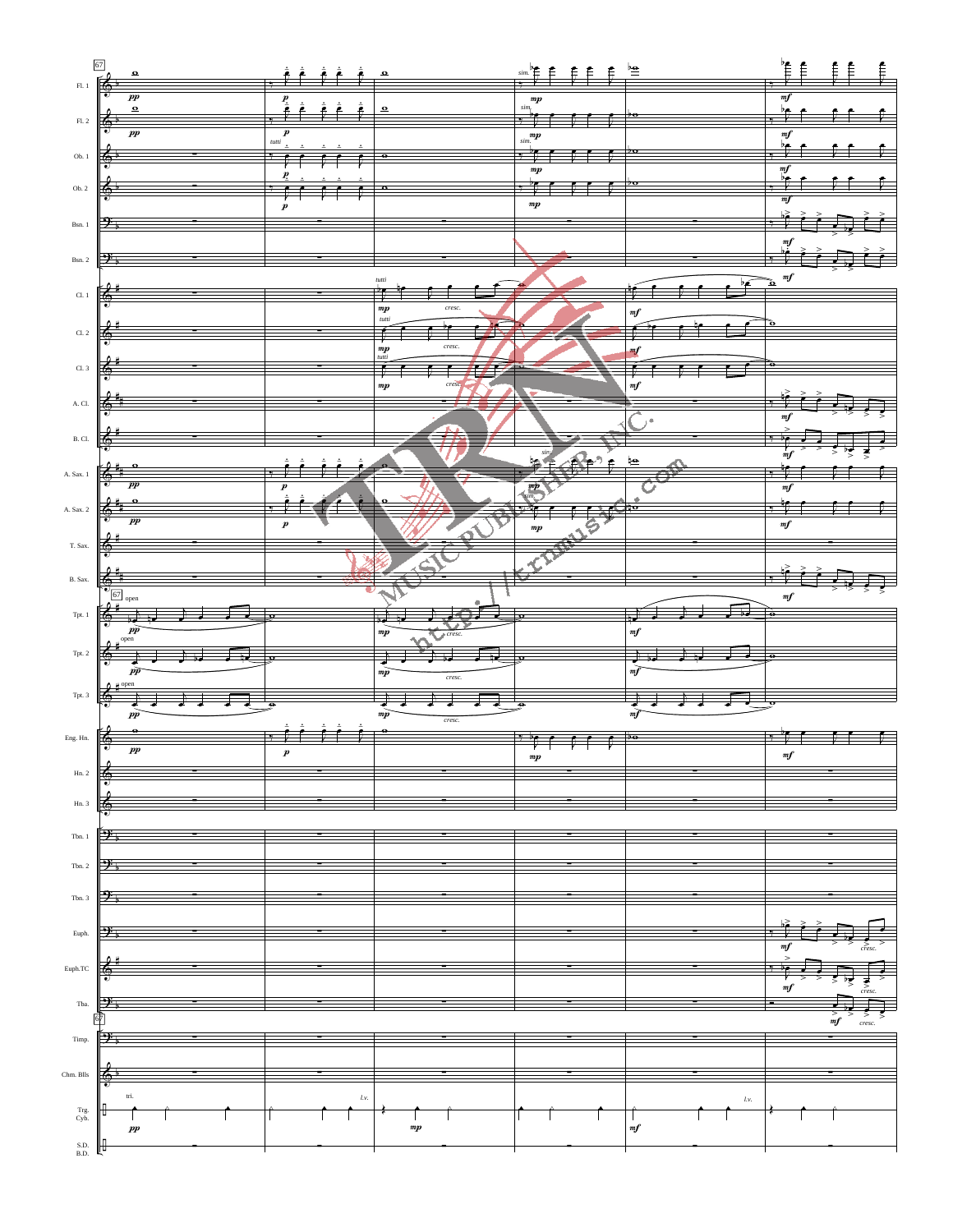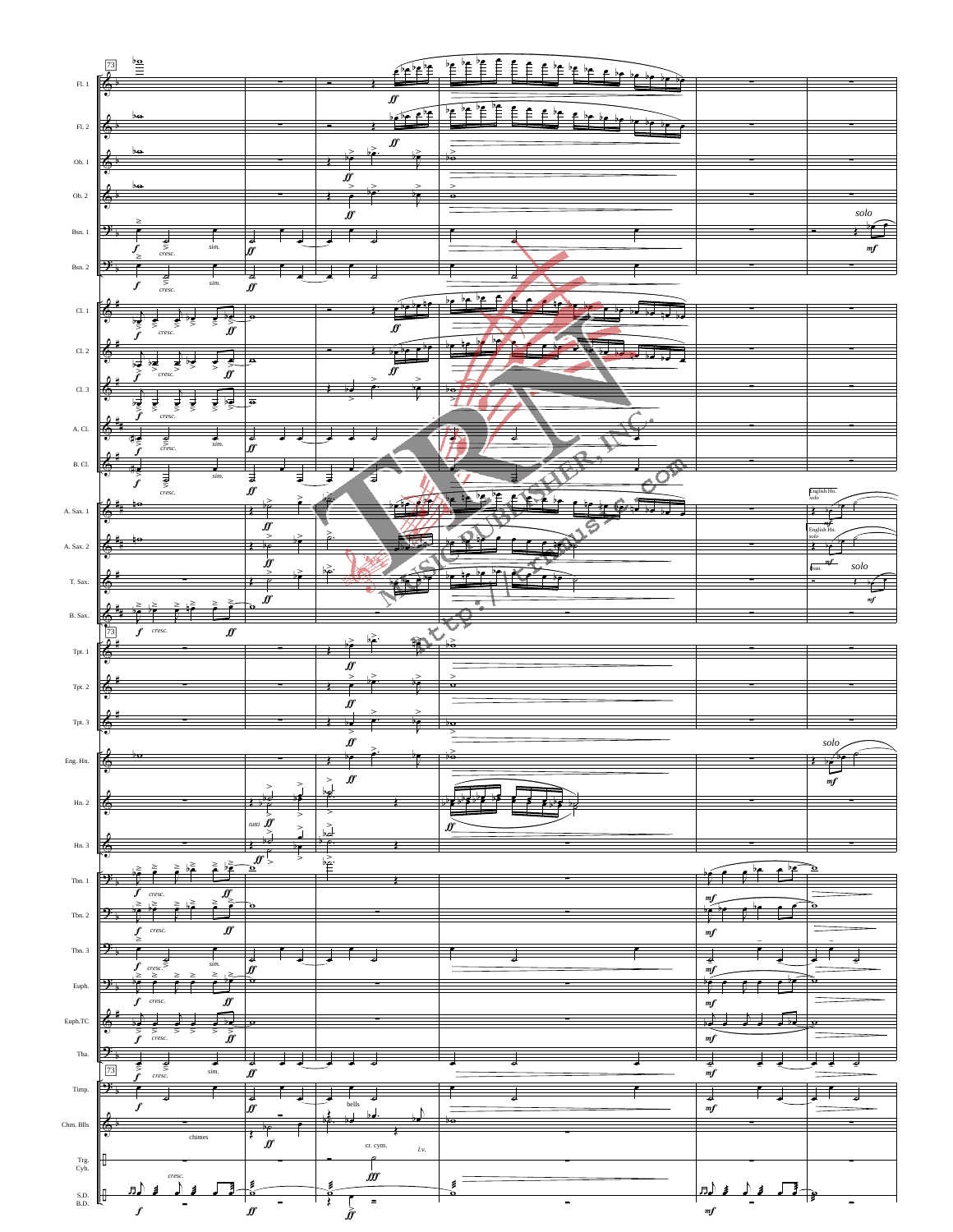![](_page_13_Figure_0.jpeg)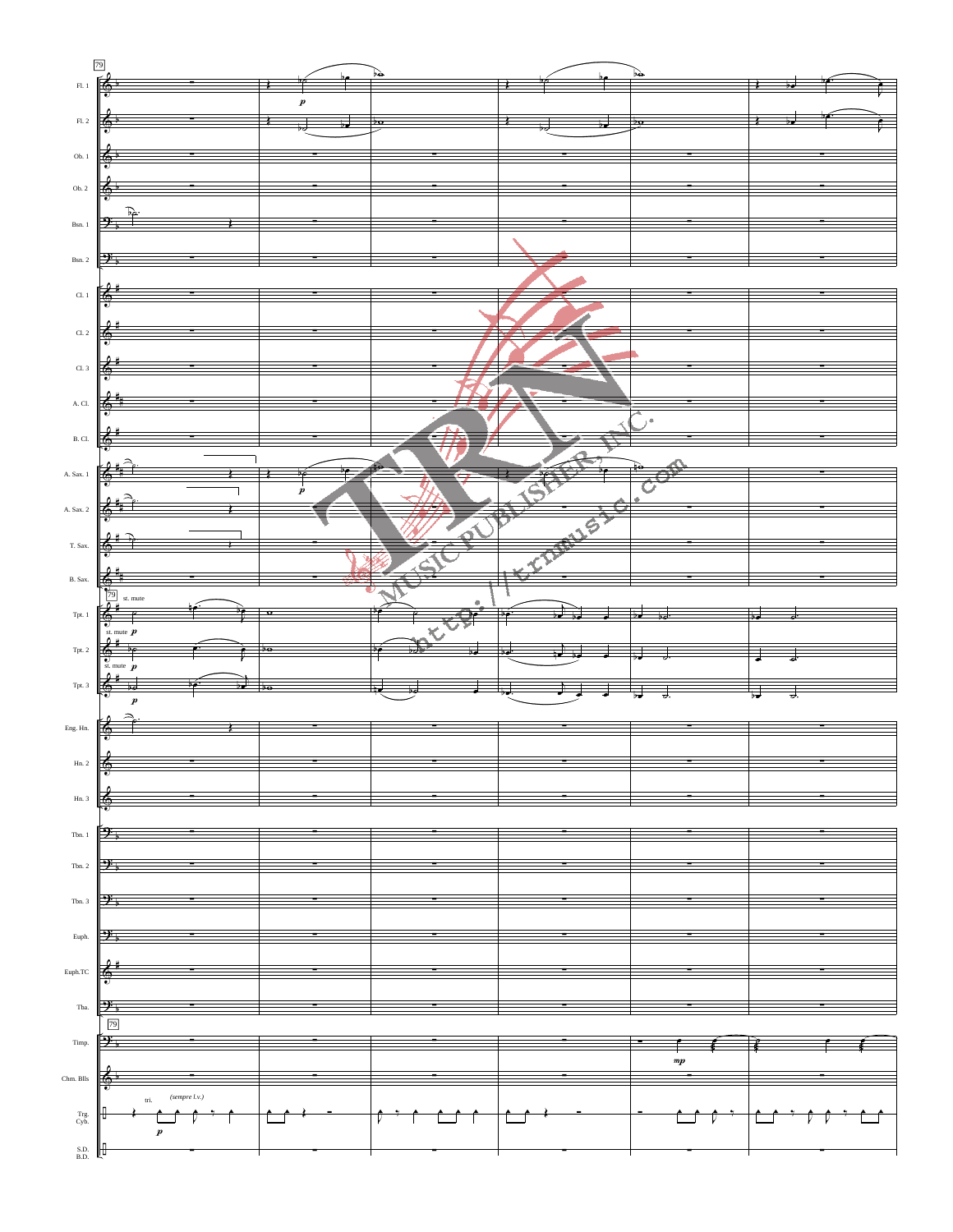87 *Tempo Primo*

|                                                                 |                                    | تت                      | $\mathbb{P}^{\flat}$                                           |                                              |                    |                               |
|-----------------------------------------------------------------|------------------------------------|-------------------------|----------------------------------------------------------------|----------------------------------------------|--------------------|-------------------------------|
| $\rm{Fl.}$ $1$                                                  | ౹ౚ<br>₱<br>$\overline{\mathbf{b}}$ | $\mathbf{\sigma}$       |                                                                |                                              |                    |                               |
|                                                                 | $\dim.$                            | poco rit.               |                                                                | cresc. poco a poco<br>$\boldsymbol{pp}$      |                    |                               |
| $\rm{Fl.}$ $2$                                                  | 6<br>$\rightarrow \infty$          | $\mathbf{o}$            | ₩                                                              |                                              | ⇉                  |                               |
|                                                                 |                                    | poco rit.               |                                                                |                                              | $\boldsymbol{pp}$  |                               |
|                                                                 | $\dim.$                            |                         |                                                                |                                              | cresc. poco a poco |                               |
| Ob. $1\,$                                                       | ťm                                 |                         | 聓                                                              |                                              | ₽                  |                               |
|                                                                 |                                    | poco rit.               |                                                                | cresc. poco a poco<br>$\boldsymbol{pp}$      |                    |                               |
| Ob. $2\,$                                                       | 6                                  |                         | $\overline{\mathfrak{p}}^{\mathfrak{p}}$                       |                                              |                    |                               |
|                                                                 |                                    | poco rit.               |                                                                | cresc. poco a poco                           |                    |                               |
|                                                                 |                                    |                         | tutti                                                          | $\boldsymbol{pp}$                            |                    |                               |
| Bsn. 1                                                          | בנ                                 |                         | $\frac{1}{2}$                                                  |                                              |                    |                               |
|                                                                 |                                    | poco rit.               | ಕ<br>cresc. poco a poco<br>$\boldsymbol{pp}$                   |                                              |                    |                               |
|                                                                 | ナ                                  |                         |                                                                |                                              |                    |                               |
| Bsn. 2                                                          |                                    |                         | $\overrightarrow{b}$<br>⋥<br>đ                                 |                                              |                    |                               |
|                                                                 |                                    | poco rit.               | $p\hspace{-.08cm}p\hspace{-.09cm}\bar{}$<br>cresc. poco a poco |                                              |                    |                               |
| CL1                                                             | te.                                |                         | ۳                                                              |                                              |                    |                               |
|                                                                 |                                    | poco rit.               | ₹₹                                                             |                                              |                    | ≢<br>₹                        |
|                                                                 |                                    |                         | cresc. poco a poco<br>pp                                       |                                              |                    |                               |
| $\mathop{\rm Cl}\nolimits.2$                                    |                                    |                         |                                                                |                                              |                    |                               |
|                                                                 |                                    | poco rit.               | 芀<br>₹<br>₹<br>÷.                                              |                                              | ₹                  | ⋣                             |
|                                                                 |                                    |                         | cresc. poco a poco<br>pp                                       |                                              |                    |                               |
| $\mathop{\rm Cl}\nolimits.3$                                    |                                    |                         |                                                                |                                              |                    |                               |
|                                                                 |                                    | poco rit.               |                                                                | $\frac{1}{2}$<br>pp                          |                    |                               |
| $\mathbf{A}.\mathop{\rm Cl}\nolimits.$                          |                                    |                         |                                                                |                                              |                    |                               |
|                                                                 |                                    | poco rit.               | oco a po                                                       |                                              |                    |                               |
|                                                                 |                                    |                         | pp                                                             |                                              |                    |                               |
| $\,$ B. Cl.                                                     | ⊕                                  |                         |                                                                |                                              |                    |                               |
|                                                                 |                                    | poco rit.               | pp<br>oco a poco<br>cre.                                       | 긓                                            | z                  |                               |
|                                                                 |                                    |                         |                                                                |                                              |                    |                               |
| A. Sax. 1                                                       | T.                                 |                         |                                                                |                                              |                    |                               |
|                                                                 |                                    | poco rit.               |                                                                | $\boldsymbol{pp}$<br>cresc, poi              | poco               |                               |
| A. Sax. 2                                                       | 6                                  |                         |                                                                |                                              |                    |                               |
|                                                                 |                                    | poco rit.               |                                                                | с<br>$\widehat{pp}$<br>٨<br>cresc. poco a po |                    |                               |
|                                                                 |                                    |                         |                                                                |                                              |                    |                               |
| T. Sax.                                                         | ⊕                                  |                         |                                                                |                                              |                    |                               |
|                                                                 |                                    | poco rit.               | resc. poco a poco<br>pp                                        |                                              |                    |                               |
| B. Sax.                                                         | ⊙                                  |                         |                                                                |                                              |                    |                               |
|                                                                 | $\bullet$                          | poco rit.               | $\emph{cresc.}$ poco a poco                                    |                                              |                    |                               |
|                                                                 |                                    | remove mute             | $\begin{array}{c}\n 87 \\ \hline\n 22\n \end{array}$<br>٠      | open                                         |                    |                               |
|                                                                 | to,                                |                         |                                                                |                                              |                    |                               |
| $_\mathrm{Tpt.~1}$                                              |                                    | $\bullet$               |                                                                |                                              |                    |                               |
|                                                                 | dim.                               | poco rit.               |                                                                |                                              |                    |                               |
|                                                                 |                                    | remove mute             |                                                                | pp<br>cresc. poco a poco                     |                    |                               |
| $_{\rm Tpt. \ 2}$                                               | ⊕                                  | $\overline{\bullet}$    |                                                                |                                              |                    |                               |
|                                                                 | dim.                               | poco rit.               |                                                                |                                              |                    |                               |
|                                                                 |                                    | remove mute             |                                                                |                                              |                    |                               |
| $_\mathrm{Tpt.}$ 3                                              |                                    | $\overline{\mathbf{v}}$ |                                                                |                                              |                    |                               |
|                                                                 |                                    | poco rit.               |                                                                |                                              |                    |                               |
|                                                                 |                                    |                         | ⊧',                                                            |                                              |                    |                               |
| ${\rm Eng.}$ Hn.                                                | 6<br>٠                             | poco rit.               |                                                                |                                              |                    |                               |
|                                                                 |                                    |                         | a2                                                             |                                              |                    | ╼                             |
| Hn. 2                                                           |                                    |                         |                                                                | $\omega$                                     | ۰                  | $\cdot$ $\cdot$               |
|                                                                 | 博                                  | poco rit.               | $a2$ $pp$ cresc. poco a poco                                   |                                              |                    |                               |
|                                                                 |                                    |                         |                                                                |                                              |                    |                               |
| Hn. $3\,$                                                       | ๒<br>٠.                            | poco rit.               | $(b) =$                                                        |                                              |                    |                               |
|                                                                 |                                    |                         | $pp$ cresc. poco a poco<br>$(b)$ e                             |                                              |                    |                               |
| Tbn. $1$                                                        | ₽.                                 |                         | $\mathbb{R}^{\flat}$                                           |                                              |                    |                               |
|                                                                 |                                    | poco rit.               |                                                                | cresc. poco a poco                           |                    |                               |
| Tbn. 2                                                          | $9 -$                              |                         |                                                                |                                              |                    |                               |
|                                                                 |                                    | poco rit.               | ₩                                                              |                                              |                    |                               |
|                                                                 |                                    |                         |                                                                |                                              |                    |                               |
| Tbn. 3                                                          | 97                                 |                         | $\frac{1}{2}$                                                  |                                              |                    |                               |
|                                                                 |                                    | poco rit.               |                                                                |                                              |                    |                               |
|                                                                 | 27                                 |                         |                                                                |                                              |                    |                               |
| Euph.                                                           |                                    |                         | $\frac{1}{2}$                                                  |                                              |                    |                               |
|                                                                 |                                    | poco rit.               | cresc. poco a poco<br>$\boldsymbol{pp}$                        |                                              |                    |                               |
| $\ensuremath{\text{Euph}}\xspace.\ensuremath{\text{TC}}\xspace$ | 6                                  |                         | ₽                                                              |                                              |                    |                               |
|                                                                 |                                    | poco rit.               | cresc. poco a poco<br>$\boldsymbol{pp}$                        |                                              |                    |                               |
|                                                                 |                                    |                         |                                                                |                                              |                    |                               |
| Tba.                                                            | Đ.,                                |                         | $\overrightarrow{p}$                                           |                                              |                    |                               |
|                                                                 |                                    | poco rit.               | cresc. poco a poco                                             |                                              |                    |                               |
|                                                                 | 9                                  | ó                       | $\frac{pp}{2}$ Tempo Primo                                     | $\Omega$                                     | $\Omega$           | ۶<br>$\overline{\phantom{0}}$ |
| Timp.                                                           |                                    | poco rit.               | ⊪ယျနစ်                                                         |                                              |                    |                               |
|                                                                 |                                    |                         | $\boldsymbol{pp}$<br>cresc. poco a poco                        |                                              |                    |                               |
|                                                                 | ⊕                                  |                         | $\frac{1}{2}$                                                  |                                              |                    |                               |
|                                                                 | $\bullet$                          | poco rit.               |                                                                |                                              |                    |                               |
|                                                                 |                                    |                         |                                                                |                                              |                    |                               |
| ${\rm Chm.}$ Blls<br>$\mathop{\mathrm{Trg}}\nolimits.$ Cyb.     | ⊔<br>V<br>V                        | 7                       |                                                                |                                              |                    |                               |
|                                                                 |                                    | poco rit.<br>$ppp\,$    |                                                                |                                              |                    |                               |
| $_{\rm B.D.}^{\rm S.D.}$                                        | Ľ                                  |                         |                                                                |                                              |                    |                               |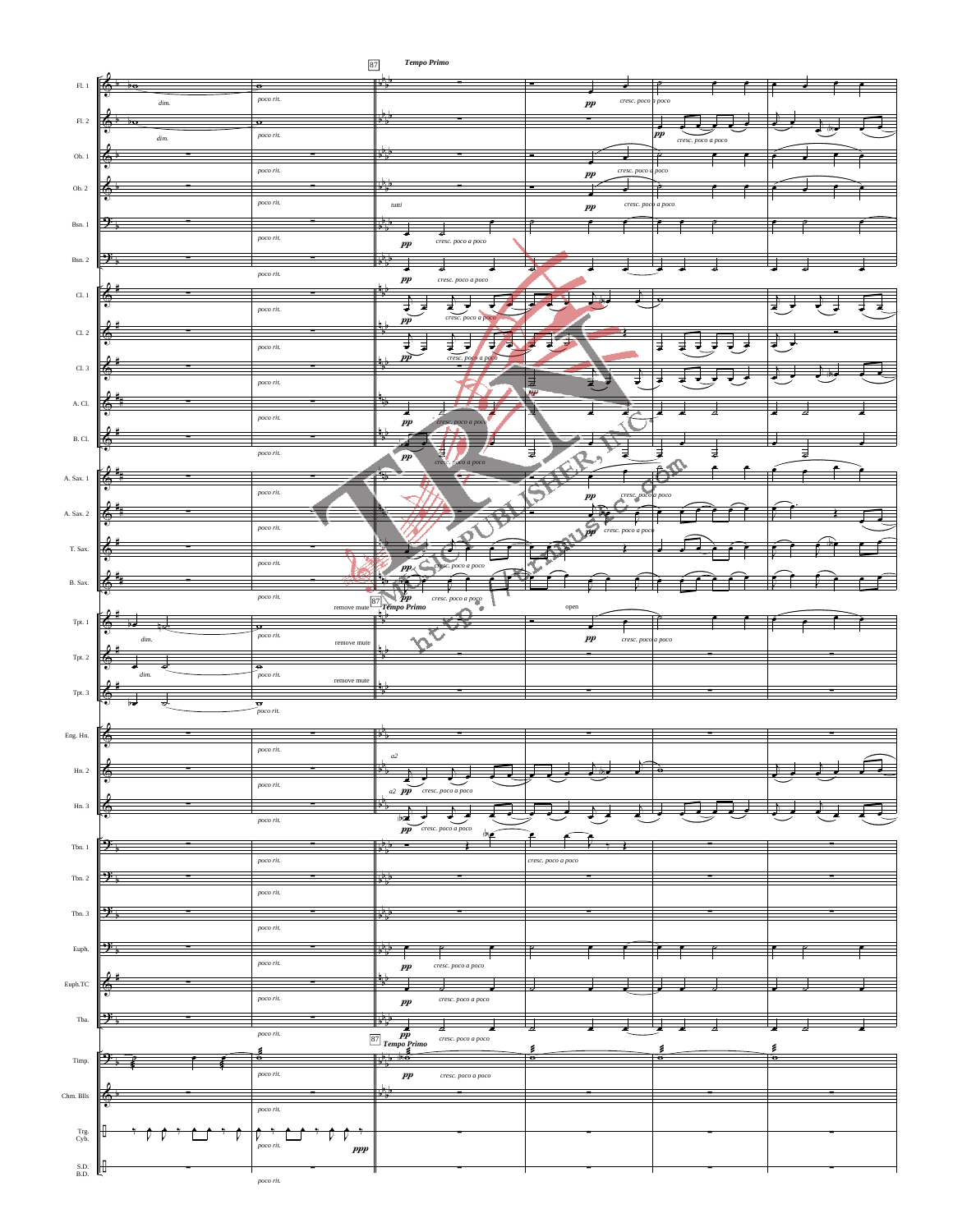![](_page_15_Figure_0.jpeg)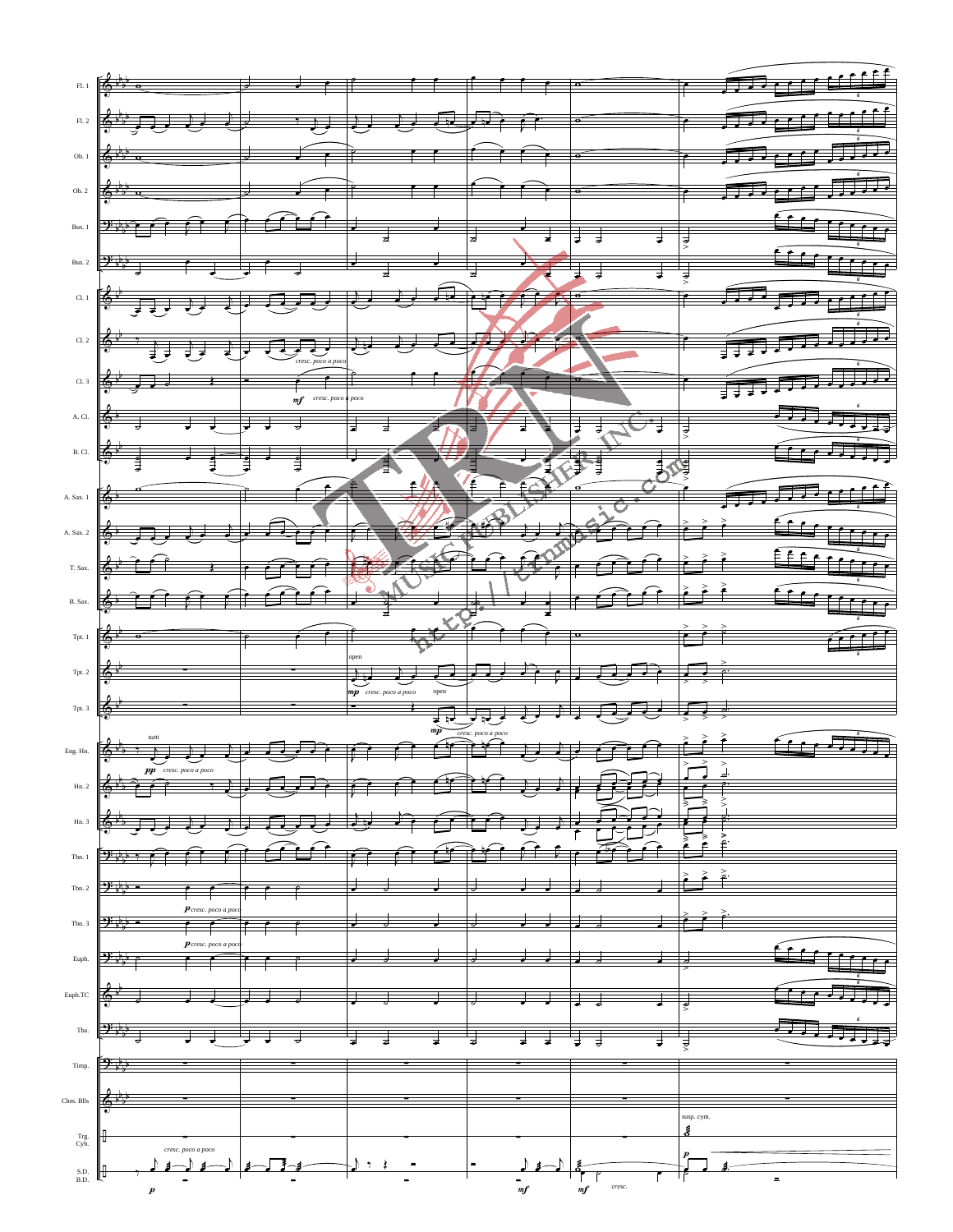![](_page_16_Figure_0.jpeg)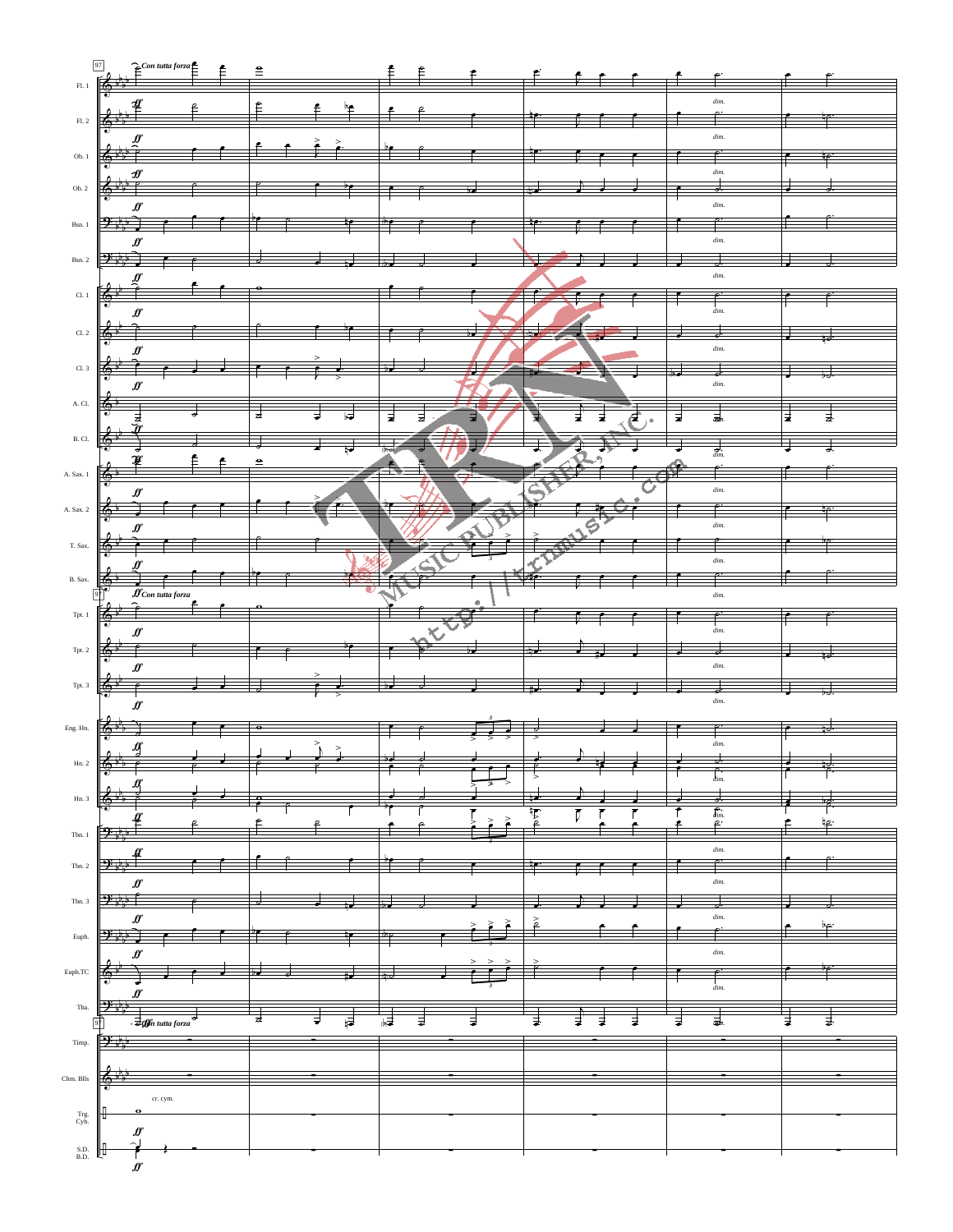|                                        |                                            |                                             |                      |                               | A Tempo                              |
|----------------------------------------|--------------------------------------------|---------------------------------------------|----------------------|-------------------------------|--------------------------------------|
| $\mathbf{Fl.}$ 1                       | ⊕                                          |                                             |                      |                               | $\bullet$<br>$\mathbf{o}$            |
|                                        |                                            | $\boldsymbol{p}$                            |                      | rit.                          |                                      |
|                                        |                                            |                                             |                      |                               |                                      |
| $\mathbb{F} \mathbf{l}.$ 2             | €                                          |                                             |                      |                               | $\overline{\mathbf{o}}$<br>$\bullet$ |
|                                        |                                            | $\boldsymbol{p}$                            |                      | $\dot{rit.}$                  |                                      |
| Ob. $1$                                | (n                                         |                                             |                      |                               |                                      |
|                                        |                                            | $\boldsymbol{p}$                            |                      | $\dot{rit.}$                  |                                      |
| Ob. $2\,$                              | ⊙                                          |                                             |                      |                               |                                      |
|                                        |                                            | $\boldsymbol{p}$                            |                      | $\dot{rit.}$                  |                                      |
|                                        |                                            | $\overline{\bullet}$                        |                      |                               |                                      |
| $_{\rm Bsn.$ $1}$                      | うふ                                         |                                             |                      |                               |                                      |
|                                        |                                            | $\pmb{p}$                                   |                      | $\dot{rit.}$                  | $\boldsymbol{p}$                     |
| $_{\rm Bsn. \ 2}$                      | $\mathcal{P}_{\mathfrak{p}'_{\mathbf{L}}}$ | $\overline{\mathbf{a}}$                     |                      |                               |                                      |
|                                        |                                            | $\pmb{p}$                                   |                      |                               | $\boldsymbol{p}$                     |
| $\mathop{\rm Cl}\nolimits.$ 1          |                                            |                                             |                      |                               | $\overline{\bullet}$<br>ਰ            |
|                                        | ∲                                          |                                             |                      |                               |                                      |
|                                        |                                            | $\boldsymbol{p}$                            |                      | rit.                          |                                      |
| $\mathop{\rm Cl}\nolimits.2$           | ∲                                          |                                             |                      | $\overrightarrow{p_0}$        |                                      |
|                                        |                                            | $\boldsymbol{p}$                            |                      | rit.                          |                                      |
| Cl.3                                   | ⊺∕क                                        |                                             |                      |                               |                                      |
|                                        |                                            | $\overline{\bullet}$                        | ۰.                   |                               |                                      |
|                                        |                                            | $\boldsymbol{p}$                            |                      |                               |                                      |
| $\mathbf{A}.\mathop{\rm Cl}\nolimits.$ | ⊕                                          |                                             |                      |                               |                                      |
|                                        |                                            | $\frac{1}{\overline{\mathbf{e}}}$           |                      |                               | ⋾<br>⋣<br>⋣<br>₹<br>₹<br>₹           |
| $\,$ B. Cl.                            | ⊚                                          | $\boldsymbol{p}$                            | $\overline{\bullet}$ |                               |                                      |
|                                        |                                            | $\overline{\sigma}$                         |                      |                               | z                                    |
|                                        |                                            | $\boldsymbol{p}$<br>⋗                       |                      |                               |                                      |
| A. Sax. $1$                            | $\mathbf{\hat{e}}$                         |                                             |                      |                               |                                      |
|                                        |                                            | $\boldsymbol{p}$                            |                      |                               |                                      |
| A. Sax. $2\,$                          | ⊕                                          | $\overline{\bullet}$                        |                      |                               |                                      |
|                                        | $\bullet$                                  | $\pmb{p}$                                   |                      | <b>FR12</b> 5<br>$\dot{rit.}$ |                                      |
| T. Sax.                                | 而                                          | $\overline{\mathbf{c}}$                     |                      | $\mathbf{\omega}$             |                                      |
|                                        |                                            |                                             |                      |                               |                                      |
|                                        |                                            | $\boldsymbol{p}$<br>$\overline{\mathbf{e}}$ |                      | ¥.                            |                                      |
| B. Sax.                                | ⊛                                          |                                             |                      |                               |                                      |
|                                        |                                            | $\pmb{p}$                                   | ٠                    | $\dot{rit.}$                  | $A$ Tempo                            |
| Tpt. $1$                               | τφ,                                        |                                             |                      |                               | ø<br>ē                               |
|                                        |                                            | $\boldsymbol{p}$                            | ×                    | $\dot{rit.}$                  |                                      |
| $_{\rm Tpt. \ 2}$                      |                                            |                                             |                      |                               |                                      |
|                                        | ⊕                                          |                                             |                      | ₽ø                            |                                      |
|                                        |                                            | $\pmb{p}$                                   |                      | $\dot{rit.}$                  |                                      |
| $_\mathrm{Tpt.}$ 3                     | Ѩ                                          | ٠                                           | ⇟                    |                               | $\sigma$                             |
|                                        |                                            | $\boldsymbol{p}$                            |                      | $\dot{rit.}$                  |                                      |
|                                        | $6 - 1$                                    |                                             |                      |                               |                                      |
| ${\rm Eng.}$ Hn.                       |                                            | $\bullet$                                   |                      |                               |                                      |
|                                        |                                            | $\boldsymbol{p}$                            |                      | $\dot{rit.}$                  | $\boldsymbol{p}$<br>az               |
| Hn. $2\,$                              | 6                                          |                                             |                      |                               |                                      |
|                                        |                                            | $\frac{1}{\sqrt{\frac{1}{p}}}$              |                      | $\dot{m}$                     | $\pmb{p}$                            |
| Hn. $\bar{3}$                          |                                            |                                             |                      |                               |                                      |
|                                        |                                            | $\frac{1}{6}$                               |                      | $\dot{m}$                     |                                      |
|                                        |                                            | $\boldsymbol{B}$                            |                      |                               | $\pmb{p}$<br>o<br>P.<br>÷            |
| Tbn. $1$                               |                                            |                                             |                      |                               |                                      |
|                                        |                                            | $\frac{p}{\bullet}$                         |                      | $\dot{r}$                     | p                                    |
| Tbn. $2$                               |                                            |                                             |                      |                               |                                      |
|                                        |                                            | $\pmb{p}$                                   |                      | $\dot{r}$                     | p                                    |
| Tbn. $3$                               | $\mathcal{P}_{\mathbb{P}^{\ast}}$          | $\mathbf{\Omega}$                           |                      |                               |                                      |
|                                        |                                            |                                             |                      | $\dot{m}$                     | $\boldsymbol{p}$                     |
| ${\hbox{\rm Euph}}.$                   | うしゅ                                        | $\frac{p}{\alpha}$                          |                      |                               |                                      |
|                                        |                                            |                                             |                      |                               |                                      |
|                                        |                                            | $\boldsymbol{p}$                            |                      | $\dot{m}$                     | p                                    |
| $\ensuremath{\mathsf{Euph.TC}}$        | 壹                                          | $\bullet$                                   |                      |                               |                                      |
|                                        |                                            | $\pmb{p}$                                   |                      | $\dot{rit.}$                  | p                                    |
| $\label{eq:1}$ Tba.                    | $\mathcal{F}_{\mathfrak{p}_{\mathcal{F}}}$ |                                             |                      |                               |                                      |
|                                        | ţ                                          |                                             |                      | $\dot{rit.}$                  | $p$ Tempo                            |
|                                        | $2 +$                                      | $\boldsymbol{p}$                            |                      |                               |                                      |
| Timp.                                  |                                            |                                             |                      |                               |                                      |
|                                        |                                            |                                             |                      | $\dot{m}$                     |                                      |
| $Chm.$ Blls                            | 廥                                          |                                             |                      |                               |                                      |
|                                        |                                            |                                             |                      | $\dot{rit.}$                  |                                      |
|                                        |                                            |                                             |                      |                               |                                      |
| $_{\rm Cyb.}^{\rm Trg.}$               | υ                                          |                                             |                      |                               |                                      |
|                                        |                                            |                                             |                      | $\dot{rit.}$                  |                                      |
| $S.D.$ B.D.                            | ℍ                                          |                                             |                      |                               | ार्<br>ן ו                           |
|                                        |                                            |                                             |                      | $\dot{rit.}$                  | $\boldsymbol{p}$                     |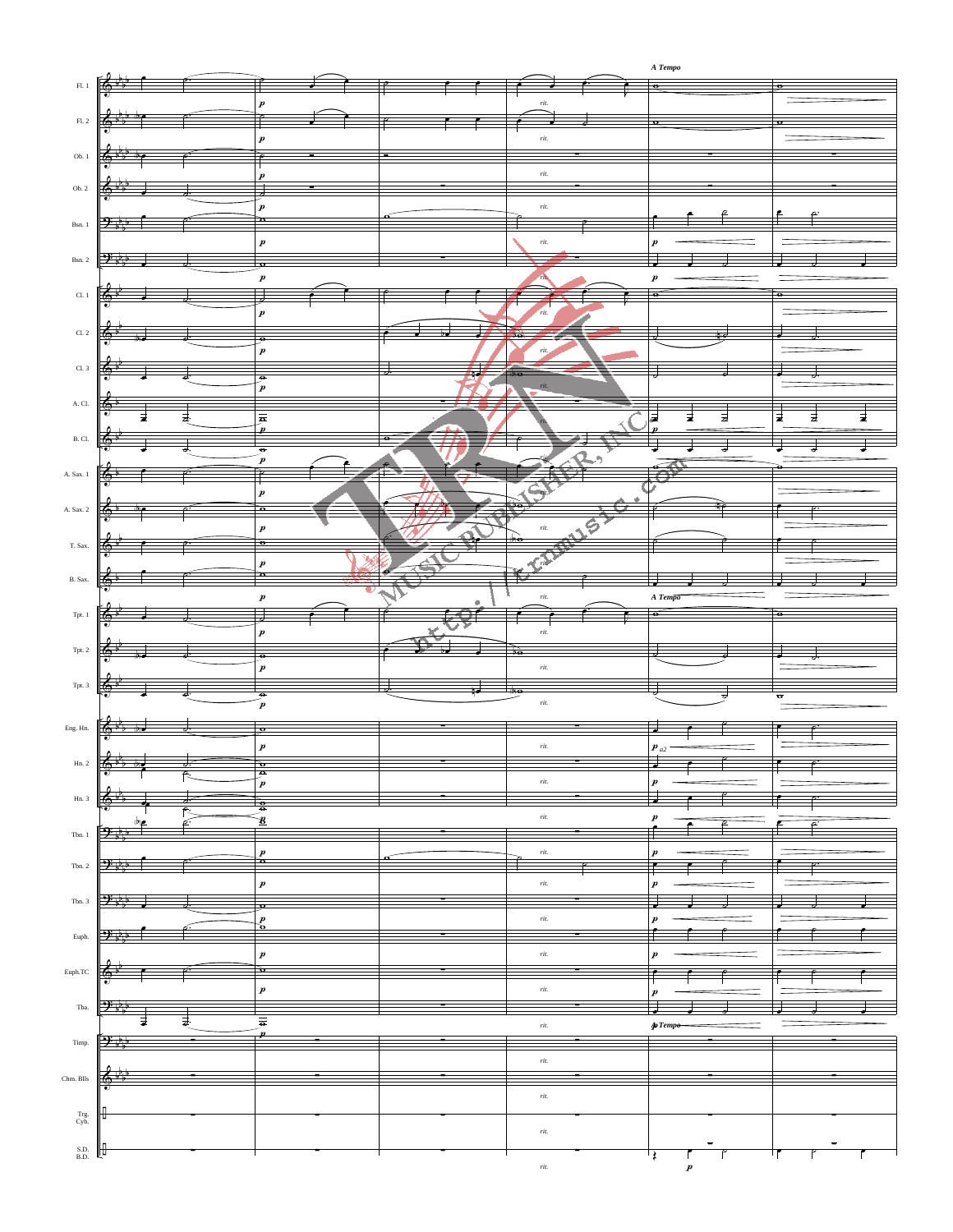![](_page_18_Figure_0.jpeg)